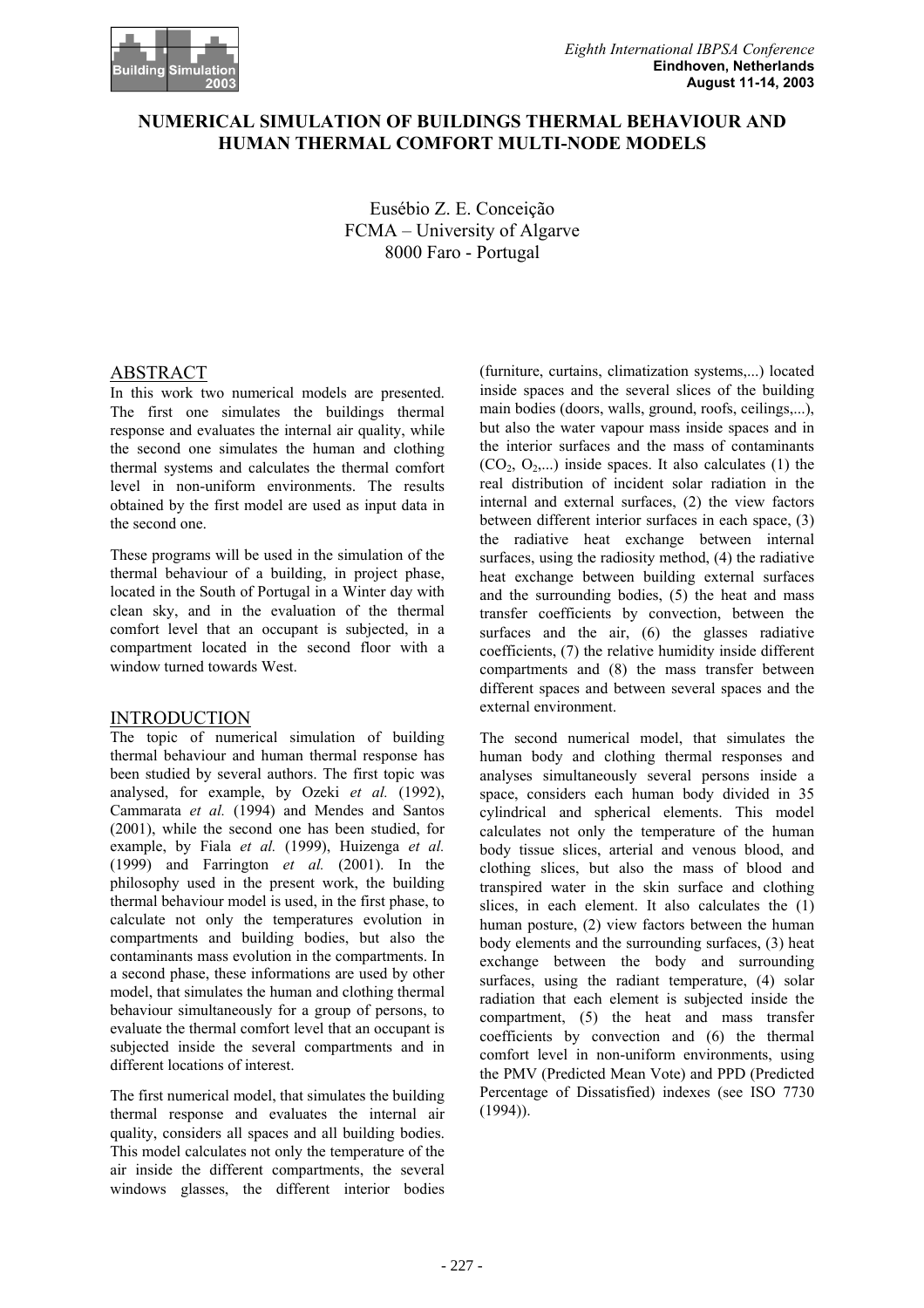## INPUT DATA

The input data used by the buildings thermal behaviour model are the tridimensional geometry, the materials thermal proprieties and other conditions. Firstly, all spaces are identified. The compartments geometry is defined through the introduction of involving bodies: building main bodies and windows glasses bodies. These bodies, with complex geometry, that are associated to the boundary of two compartments (or of a compartment and the external environment), are flat. As the main bodies are divided in several slices, in order to simulate the thermal stratification verified in these bodies, it is also necessary to identify the slices thickness. In the compartments geometry is important to introduce the more relevant interior bodies in the simulation. In the second part, are introduced the main bodies, windows glasses and interior bodies thermal proprieties. Finally, it is also necessary to introduce the external environmental and geographical conditions, the initial conditions of the simulation, the heat load released by the human bodies, heating and air-conditioning systems (and other internal sources), air recirculation, air exchanges between compartments, air exchange between each compartment and the external environment and to identify the internal mass generation and its intensity.

The results obtained by the first model, which are associated to the air mean temperature and relative humidity in the compartment, the surrounding surfaces temperatures, solar radiation and compartment geometry, are used as input data to the second model. It is also needed to introduce the occupant's location and to define their postures. The air velocity around the occupants is also possible to introduce.

Using these input data the programs built one energy and mass balance integral equations system for the building and a second one for the occupants. In the resolution of these systems is used the Runge-Kutta-Fehlberg method with error control (see Burden and Faires (1985)). The software can also visualise the building and occupant geometry or export a file to be seen in a compatible code.

## BUILDING THERMAL BEHAVIOR

The buildings thermal behaviour multi-node model, that works in transient conditions, is based in energy and mass balance integral equations. The energy balance integral equation are developed for the air inside compartments, the windows glasses, the interior bodies located inside spaces and the different building main bodies, while the mass balance integral equations are developed for the water vapour inside spaces and in the interior surfaces (main bodies, windows glasses and interior bodies) and air

contaminants  $(CO_2, O_2, ...)$  inside spaces. This kind of equations, applied in buildings, had been used by several authors, for example, by Cammarata *et al.*  (1994), Strand *et al.* (2001) and Mendes and Santos  $(2001)$ .

The model considers the conductive phenomena between different slices of the main bodies. In the ground is imposed a fixed temperature at a predefined dept.

There are considered natural, forced and mixed convection phenomena between the internal and external buildings surfaces and the adjacent fluid. In the determination of the heat transfer coefficient by convection are used empirical expressions published in specialised bibliography (see, for example, Guyer and Brownell (1999)).

The mass transport phenomena (water vapour and other gases) are divided in four parts: mass exchange between different compartments (1), mass exchange between each space and the external environment (2) and mass generation inside spaces (human respiration and transpiration) (3) (see Berne (1994)). In the water vapour transport are also considered the mass exchange between the internal surfaces and the air inside spaces (4). Using the water vapour mass values and the air temperature values the model calculates the air relative humidity (see ASHRAE Handbook (2001)).

Finally, the radiative phenomena (verified inside and outside the building), in the present model, are divided in short-wave and long-wave radiation.

In short-wave radiation, associated to the solar radiation, it is calculated the real distribution of the solar radiation not only in external surfaces (main bodies and windows glasses), but also in the internal surfaces (main and interior bodies). In the external surfaces (see figure 1a) are calculated the absorbed and reflected radiation in the main bodies and the absorbed, reflected and transmitted radiation in the windows glasses, while in the interior surfaces (see figure 1b), using the transmitted solar radiation through the glasses, are calculated the absorbed and reflected radiation in the main and interior bodies surfaces (see Ozeki *et al.* (1992)).

In the long-wave radiation, the model considers not only the heat exchange between the building external surfaces and the nocturnal sky and the surrounding surfaces (other buildings, vegetation,...), during the day, but also heat exchange between the internal surfaces (main bodies, windows glasses and interior bodies) of each space (see figure 2). The diffuse radiation between grey surfaces, in each enclosure, is calculated through the radiosity method, through the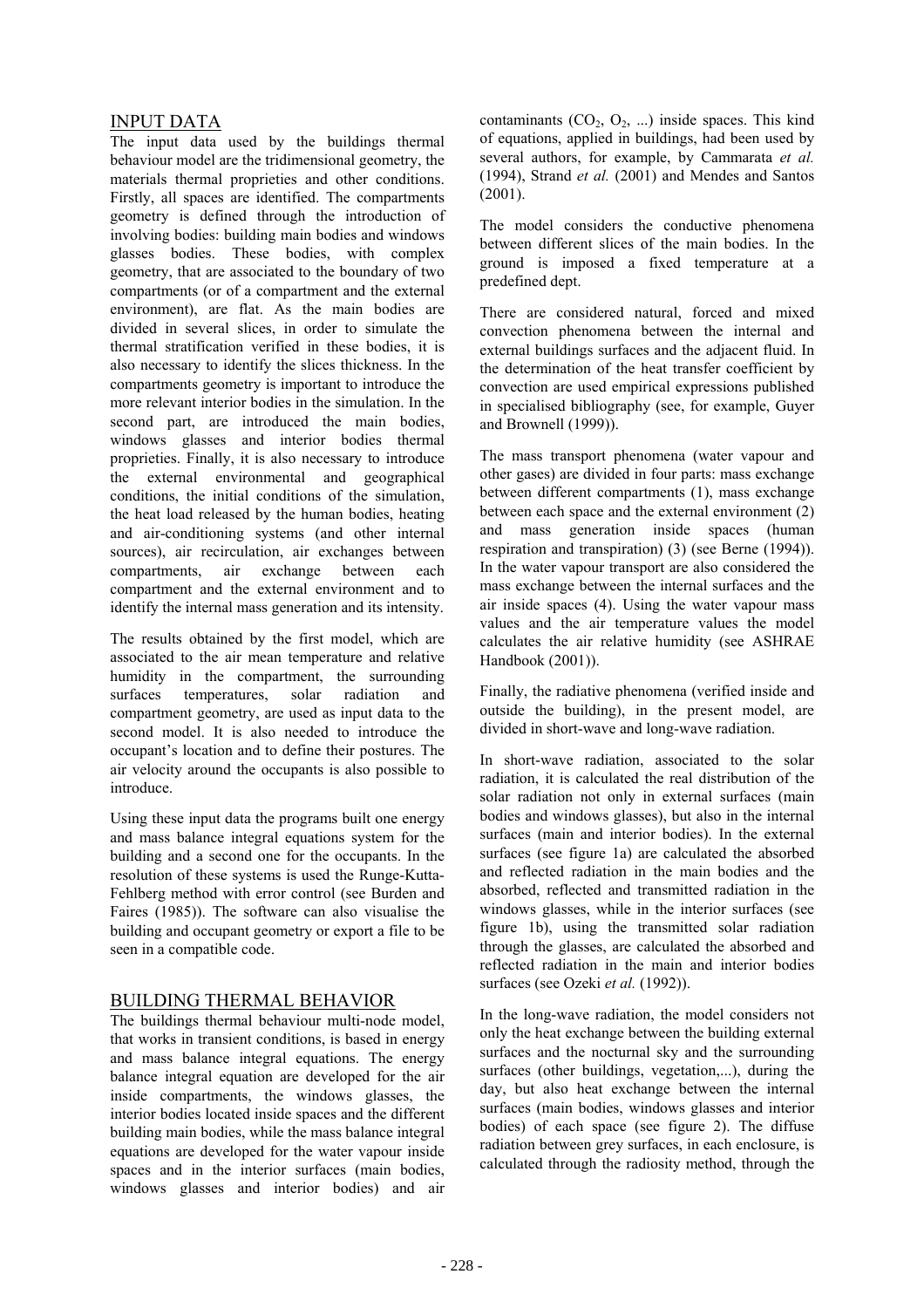view factors and the surfaces temperature (see Ozeki *et al.* (1992)).



Figure 1 – Scheme of the real distribution of solar radiation in external (a) and internal (b) surfaces with and without shading effect.



Figure 2 – Scheme used in the internal long-wave radiation with (a) and without (b) shading effect.

In the radiative calculus, of long-wave and shortwave radiations, are considered the shading effect caused by the surrounding surfaces (buildings or other obstacles) and by internal surfaces (main and interior bodies in each compartment) (see Corrado *et al.* (1995)). In these calculus all building surfaces (main bodies, windows glasses and interior bodies) are sub-divided in several small areas (see figures 1 and 2).

#### HUMAN THERMAL COMFORT

In the human thermal comfort multi-node model, that works in transient conditions and simultaneously simulates a group of persons, the tridimentional body is divided in 34 cylindrical and 1 spherical elements. Each element is sub-divided in 12 cylindrical (or spherical) slices and could be still protected from the external environment through some clothing slices. More details about this simplified human body can be analysed, for example, in Conceição (2000), Conceição and Lúcio (2001) or in Conceição and Lúcio (2002).

The human thermal response is based on energy balance integral equations for the human body tissue slices and arterial and venous blood, as well as mass balance integral equations for the blood and transpired water in the skin surface for each element. The clothing thermal response is based on energy balance integral equations for the clothing slices, as well as mass balance integral equations for the clothing slices in each element. These integral equations are based in the following phenomena (see Conceição (2000)): internal metabolism, heat conduction through the tissue, blood circulatory convection, heat loss by respiration to the environment, heat exchange between the body and the environment (or clothing) by radiation, convection, conduction and evaporation. To control the human body temperature is implemented a model, based in Stolwijk (1970), that simulates the thermo-regulatory system.

The human body, inside an internal space, is subjected to short-wave to long-wave radiations. In this calculus the 35 human body elements and the surrounding external surfaces are divided in small areas. More details about the grid generation around the human body and in the surrounding surfaces, in complex topology, can be analysed in Conceição (2003). The philosophy used in the short-wave radiation calculus, with the parallel ray method (see, for example, Ozeki *et al.* (1998)), can be seen in figure 3 (a1, b1 and c1). To calculate the heat exchange by radiation between the human body external surface and the surrounding surfaces are used the mean radiant temperature (see Fanger (1970)). These calculus are based in the view factors and in the surrounding surface temperatures (see figure 3 (a2, b2 and c2)). In the radiative calculus,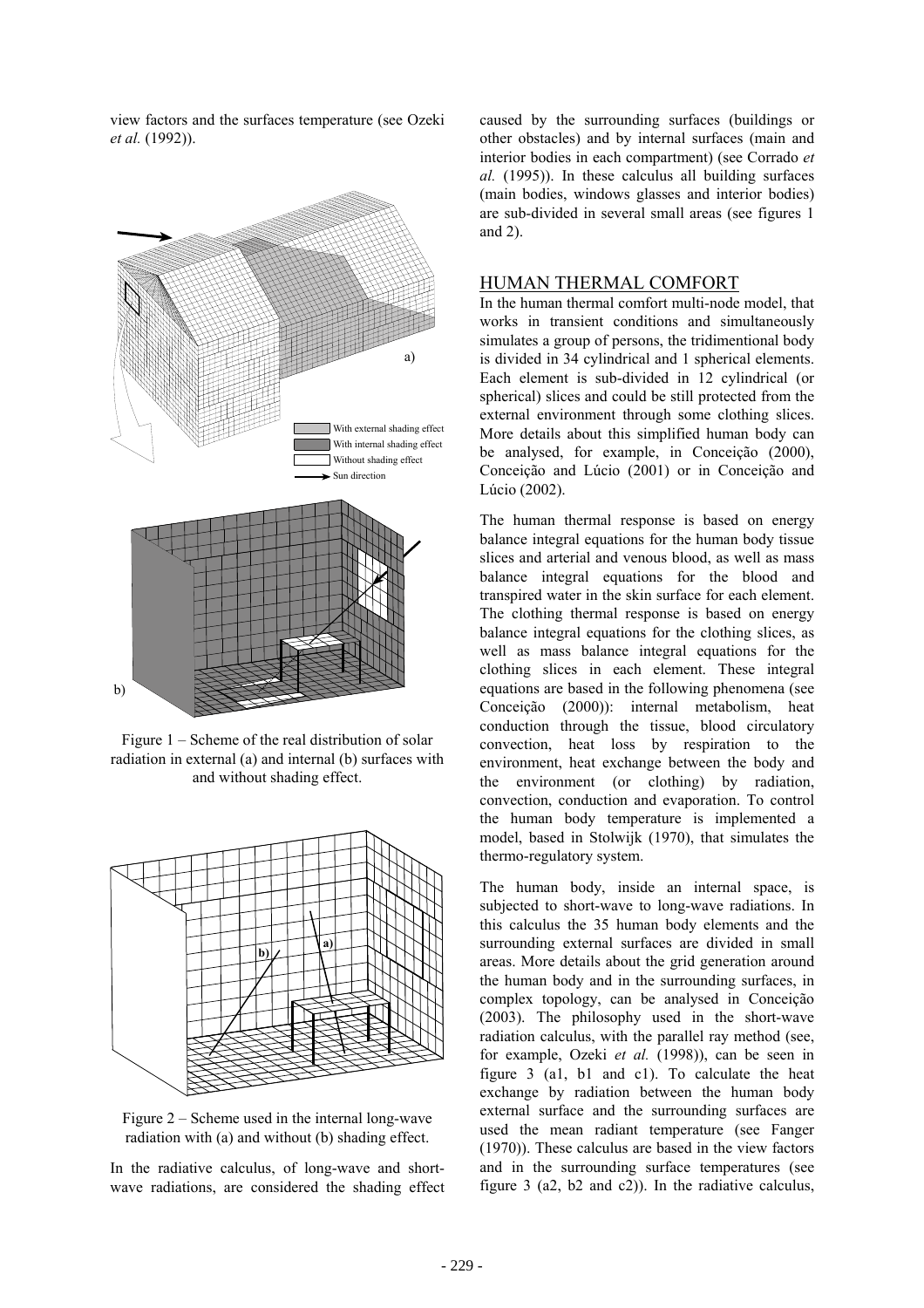long-wave and short-wave radiations, were considered the shading effect of the human body elements (see figure 3b) and the surrounding surfaces (see figure 3c) (see Corrado *et al.* (1995)).

To evaluate the thermal comfort level, in steady state conditions, are used the PMV and PPD indexes, presented by Fanger (1970). These indexes are based in the heat flux exchanged between the body and the environment (see also Miyanaga and Nakamo (1998)).



Figure 3 – Scheme of short-wave (number 1) and long-wave (number 2) radiations, without (a) and with shading effect caused by the human body elements (b) and the surrounding surfaces (c).

#### NUMERICAL SIMULATION

In this work these models are used to simulate the thermal behaviour of a building, with complex geometry, and to evaluate the global thermal comfort level, in a non-uniform environment. The idea is to use the results obtained in the first model (related with the surrounding surfaces temperature field, the air temperature and relative humidity, and the solar radiation in the occupied space and the compartment geometry), in the second model to evaluate the human thermal comfort level in a specified situation.

#### Building Thermal behaviour

This numerical model, that also was used and validated in multi-nodal vehicles (see Conceição (2001)), after being validated with some preliminary experimental tests in buildings, was used to evaluate the thermal response of a building, in project phase, located in the South of Portugal during a Winter day with clean sky. In this building (see figure 4), divided in 11 compartments, were considered 118 main bodies, 8 window glasses and 4 interior bodies

(stairs located in the first floor and a desk located in the second floor).

In the main bodies, windows glasses and interior bodies was used a composition similar to real buildings in this country.

In the beginning of the simulation were calculated, inside the 11 spaces, 3890 view factors. In this calculus each surface was divided in areas not higher than  $0.25 \times 0.25$  m<sup>2</sup>. In figure 5 is presented the grid generation used in the short-wave and long-wave radiative calculus in the building. In the building thermal simulation of air recirculation and renovation, the heat and mass sources in spaces, the heating systems and the human heat load were not considered. The doors and windows were closed and the windows shading devices had not been considered in this calculus.







Figure 5 – Scheme of grid generation used in the radiative calculus in the building.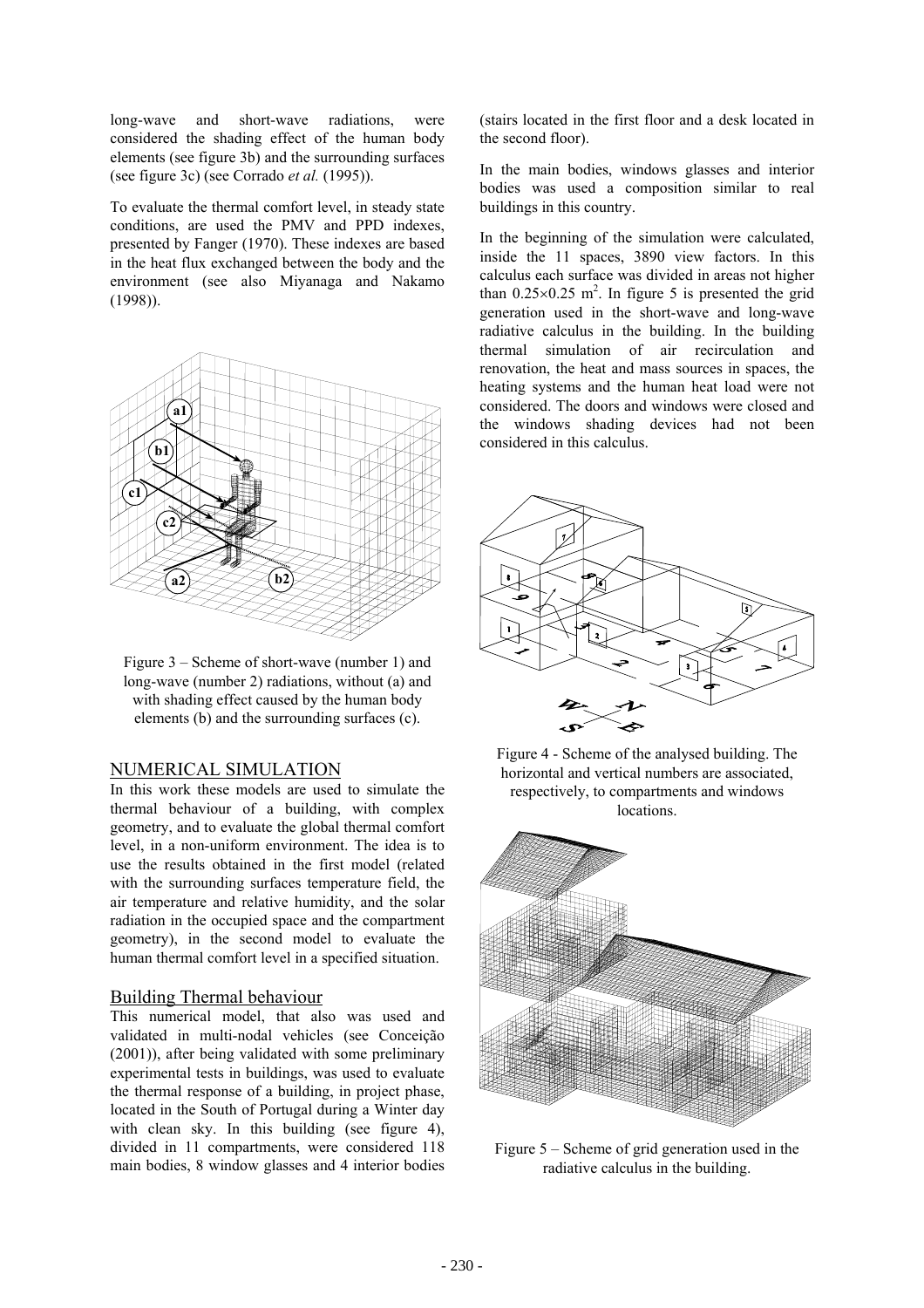The air temperature (see figure 6) and relative humidity (see figure 7), in the external environment, was obtained experimentally in a Winter typical day. During the experimental test the sky remained clean and there was no wind.

In figure 8 are presented the evolutions of air mean temperatures inside the compartments 1 (in the first floor, with a window turned towards South), 3 (in the first floor, with a window turned towards North), 7 (in the first floor, with a window turned towards East), 8 (in the second floor, with a window turned towards West) and 9 (in the second floor, with a window turned towards South). In this simulation, done in  $5<sup>th</sup>$  February, it was also considered the five previous days, to evaluate the heat stored in building materials. The evolution of the glasses temperature in the windows 1, 2, 4, 6 and 7 is presented in figure 9.



Figure 6 – Air temperature in the external environment obtained experimentally in a winter typical day with clean sky.







Figure 8 - Evolution of the air mean temperature inside the compartments 1, 3, 7, 8 and 9.



Figure 9 - Evolution of the glasses temperature in the windows 1, 2, 4, 6 and 7.

The results obtained in the first part of this study, related to the building thermal behaviour, show that:

- in general, the air temperature values are the lowest in compartments with windows turned towards North and the highest in compartments with windows turned towards South;
- the air temperature values in compartments located in the second floor, in general, are higher than in compartments located in the first floor;
- the glasses temperature, in general, are the highest for windows turned towards South. Nevertheless, when they are shaded by building bodies this is not verified (see the glass temperature evolution for the window 2 after 13.30 p.m.).

### Human Thermal Comfort

After being validated, with experimental data obtained in laboratory and presented in specialised bibliography (see, for example, Conceição and Lúcio (2001)), the model is used to evaluate the thermal comfort level that an occupant is subjected in the compartment 8, when is seated in the desk near (see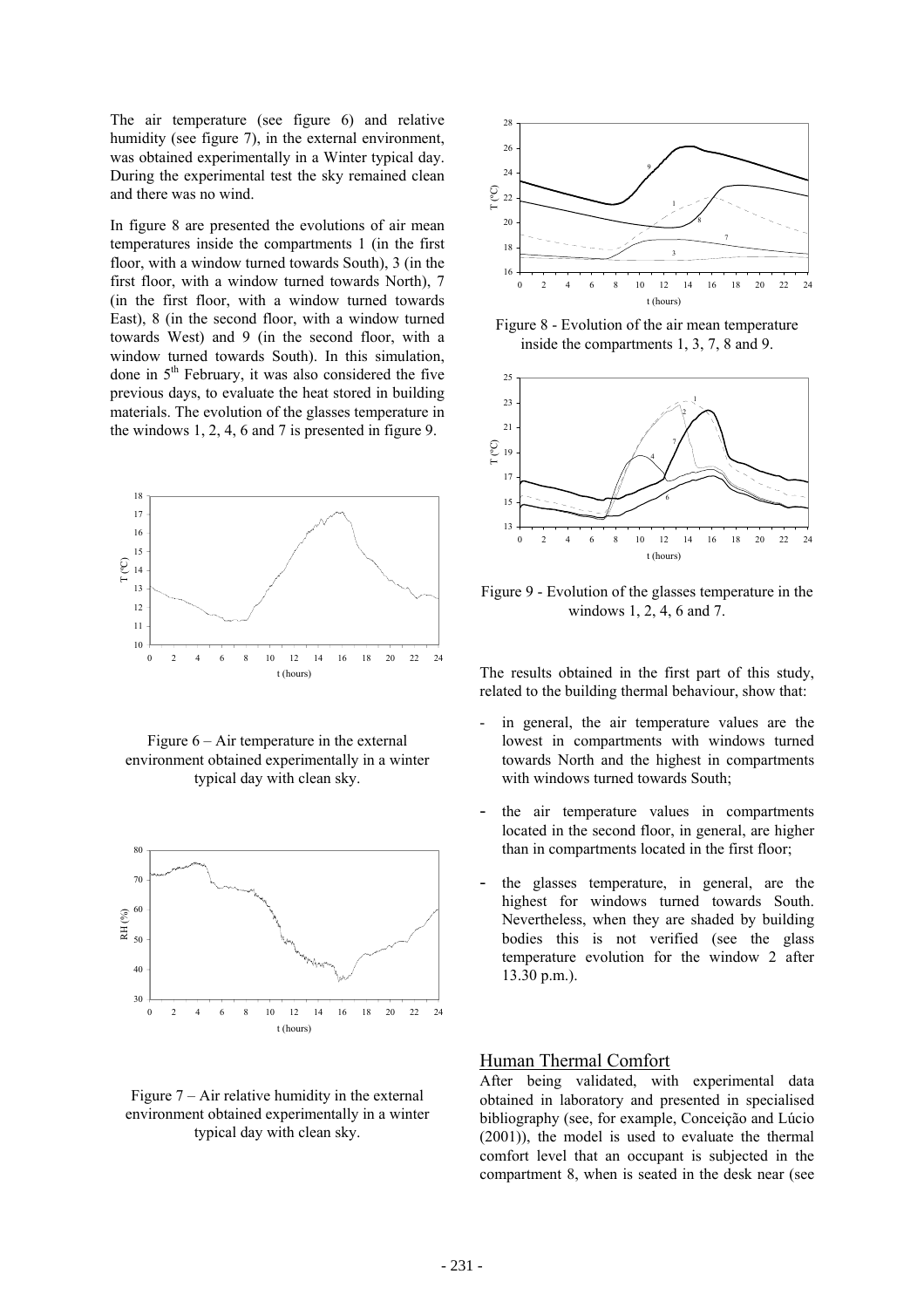figure 10a) and far from (see figure 10b) the window. After being verified that the solar radiation field that an occupant is subjected (when is seated in the desk near the window) is highest around 16 p.m., was decided to analyse the human thermal comfort at this hour.

Figure 11 shows the grid generation in the external surface of the seated occupant.



Figure 10 – Scheme of the location of the occupant in the compartment 8, when he is seated near (a) and far from (b) the window.



body external surface.

The occupant considered was 1.7 m of height, 70 Kg of weight, 1.2 met of activity and 1.1 Clo of clothing level (light underwear, shirt with long sleeves, pullover, long trousers, light socks and shoes). The air temperature and relative humidity, calculated by the buildings thermal behaviour multi-node model, were 21.9 ºC and 42.2 %, respectively. The radiant mean temperature and the solar radiation flux, calculated by the human comfort multi-node model, are presented in the figures 12 and 13, respectively. Finally, the PMV and the PPD indexes, that the occupant is subjected at 16 p.m., when is seated near and far from the window, are presented in table 1.



Figure 12 – Radiant mean temperature in the human body elements, when the occupant is seated near and far from the window.



Figure 13 – Solar radiation flux in the human body elements, when he is seated near the window.

Table 1 – PMV and PPD indexes that an occupant is subjected near and far from the window.

| Location            | <b>PMV</b> | PPD $(\% )$ |
|---------------------|------------|-------------|
| Near the window     | 12         | 35.2        |
| Far from the window | $-0.3$     |             |

The analysis of the results shows that:

the radiant mean temperature field that an occupant is subjected is lightly higher near the Figure 11 – Grid generation in the seated occupant's window than far from the window. This value is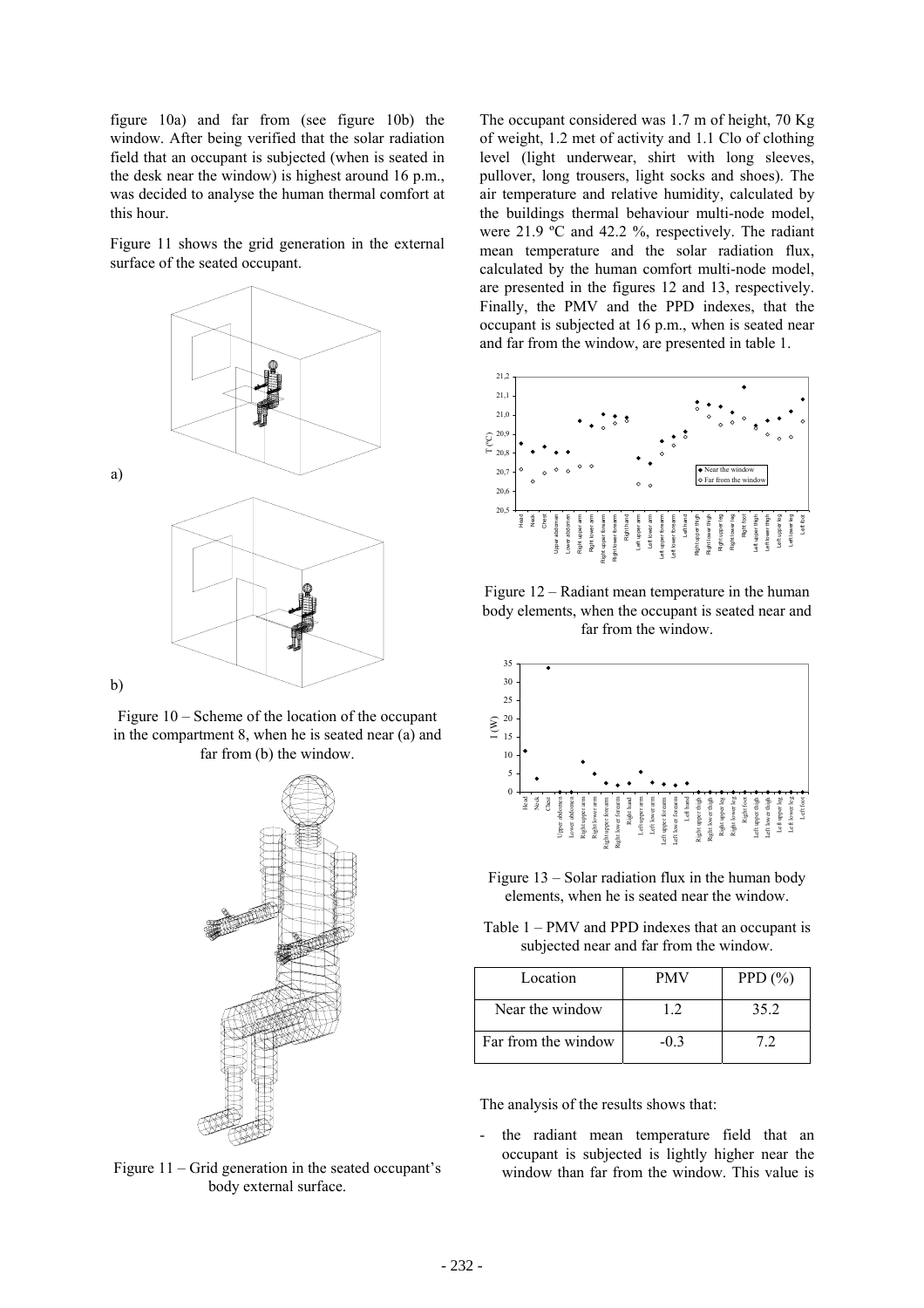lightly higher in the body right side than in the left side. Nevertheless, this asymmetry is not very significant;

- the occupant seated in the desk near the window is subjected to direct solar radiation in the head, neck, chest and upper members. In the abdomen and inferior members the solar radiation is shading by the desk;
- in accord to ISO 7730 (1994), the occupant seated near the window is thermally uncomfortable. Nevertheless, when he is far from the window, not subjected to solar radiation, he is in thermal comfort conditions.

## CONCLUSIONS

In this work two numerical models, that evaluate respectively the buildings thermal behaviour and the human thermal comfort, were presented. The first one was used in the thermal study of a building, with two floors, located in the South of Portugal in a Winter day with clean sky. The second one was used in the evaluation of thermal comfort level that an occupant is subjected, when he is seated in a compartment with a window turned towards West.

It was verified that at 16 p.m., when the occupant is seated near the window, uncomfortable conditions were obtained. Nevertheless, if the occupant is not subjected to direct solar radiation, the comfort thermal conditions are obtained.

These models, in collaboration, can be used to develop buildings thermally efficient with optimised thermal comfort levels. They are a very important tool to be used not only in the study of special compartments, like offices, classrooms and atria, for example, where is important to create good comfort conditions for seated occupants, but also in the project of localised heating, ventilation, air conditioning and radiant panel systems, in nonuniform environments.

In this work was not analysed the local discomfort level. This topic will be done in future studies. The building thermal behaviour model, in the near future research, will be subjected to more experimental tests in buildings with complex topology.

#### ACKNOWLEDGEMENT

The author acknowledges the support by INOVALGARVE program, CCR-Alg and DREALG, sponsored by the European comunitary fund FEDER.

Part of this research activity is also being developed inside a project approved and financed by the FCT

and POCTI, sponsored by the European comunitary fund FEDER.

### **REFERENCES**

ASHRAE Handbook, "Fundamentals", American Society of Heating, Refrigerating and Air-Conditioning Engineers, Inc., Atlanta, USA, 2001.

Berne, Ph., "Prediction of the Concentration Decay in a Ventilated Enclosure by the Multi-zone Model", RoomVent 1994 - 4<sup>th</sup> Int. Conference on Air Distribution in Rooms, Kraków, Poland, 1994.

Burden, R. L. and Faires, J. D., "Numerical Analysis", Prindle, Weber & Schmidt, Boston, USA, 1985.

Cammarata, G.; Fichera, A.; Forgia. F.; Marletta, L. and Muscato, G., "Thermal Load Buildings General Models and Reduce Models", Healthy Buildings 1994, Proc. of the 3<sup>rd</sup> Int. Conference, Budapest, Hungary, 1994.

Conceição, E. Z. E. and Lúcio, Mª M. J. R., "Influence of Non-Uniform Airflow from Different Directions in the Thermal Comfort Level in Seated Persons", RoomVent 2002 - 8<sup>th</sup> Int Conference on Air Distribution in Rooms, Copenhagen, Denmark, 2002

Conceição, E. Z. E. and Lúcio, Mª M. J. R., "Numerical and Subjective Responses of Human Thermal Sensation", BioEng  $2001$ ,  $6<sup>th</sup>$  Portuguese Conference on Biomedical Engeering, University of Algarve, Faro, Portugal, 2001.

Conceição, E. Z. E., "Evaluation of Thermal Comfort and Local Discomfort Conditions Using the Numerical Modelling of the Human and Clothing Thermal System", RoomVent 2000 - 7<sup>th</sup> Int. Conference on Air Distribution in Rooms, University of Reading, United Kingdom, 2000.

Conceição, E. Z. E., "Geração de Malha em Torno de Ocupantes em Compartimentos com Topologia Complexa", VII Congresso de Mecânia Aplicada e Computacional, University of Évora, Évora, Portugal, 2003.

Conceição, E. Z. E., "Multi-nodal Models of Vehicles Thermal Behaviour and Passenger Thermal Response", Florence ATA 2001 -  $7<sup>th</sup>$  Int. Conference, Florence, Italy, 2001.

Corrado, C.; Pretti, M. and Sacchi, A. "Routine for Calculation of Angle Factors Between Human Body and Car Driver's Cabin", Proc. ATA Congress, Bologne, Italy, 1995.